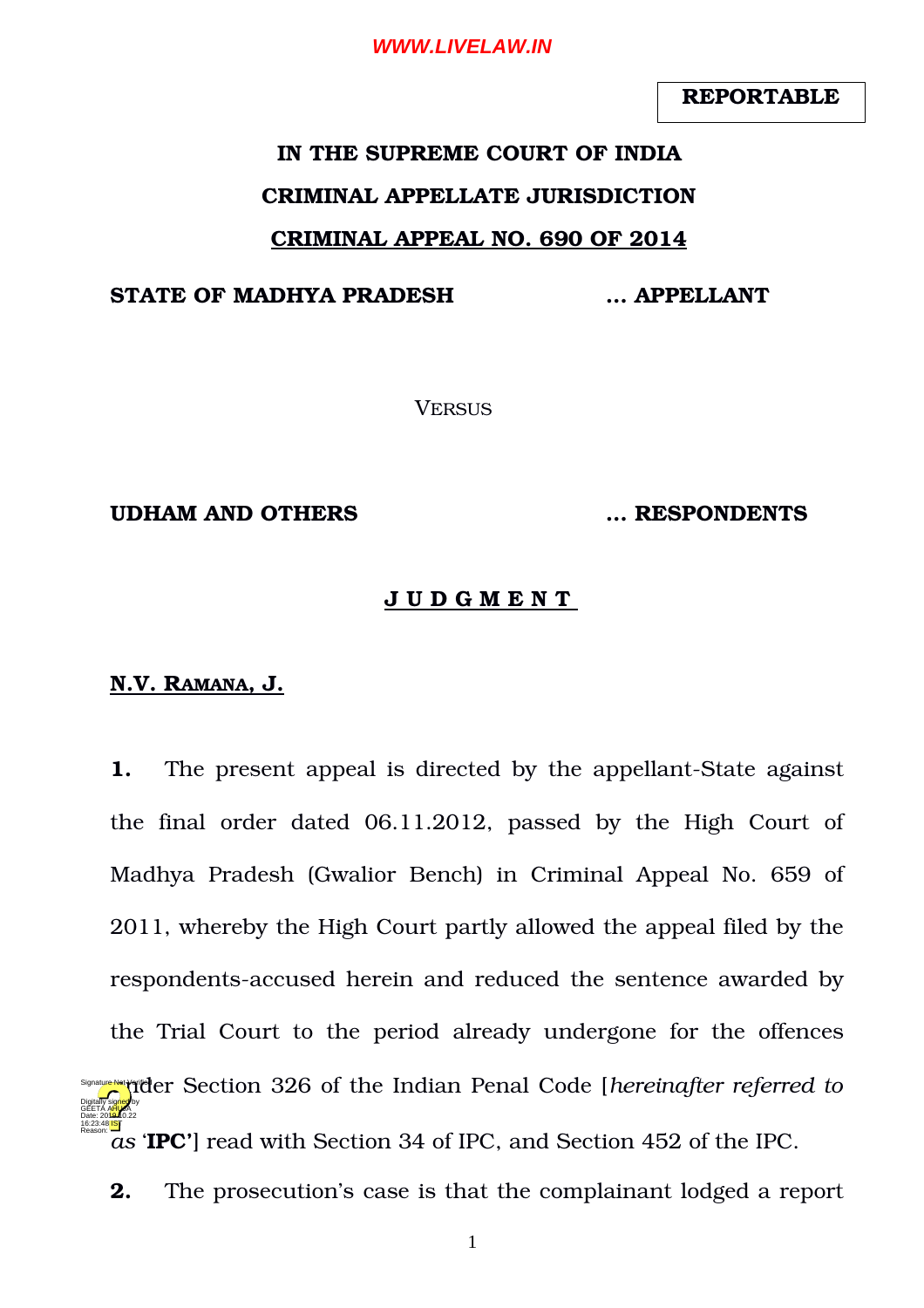on 15.04.2008 that at around 9 p.m., while he was sitting inside his house with three other people, the respondents-accused barged in, carrying weapons. More specifically, respondent nos. 1 and 3 were carrying axes, while respondent nos. 2 and 4 were carrying sticks. The respondents-accused asked the complainant why he had not kept his cow tied, and subsequently, on respondent no. 4's exhortation, the respondents-accused attacked the complainant and the others present at that time resulting in various injuries to them. Respondents-accused then allegedly threatened the complainant that if he did not keep his cow confined, he would be killed.

**3.** The Trial Court tried the respondents-accused and ultimately convicted them for the offences under Section 326 read with Section 34 of IPC as well as the offence under Section 452 of IPC. The respondents-accused were sentenced to undergo 3 years rigorous imprisonment and a fine of Rs. 250/- (Rupees Two Hundred and Fifty Only) each for the offence under Section 326 read with Section 34 of IPC. They were further sentenced to undergo rigorous imprisonment for 1 year with a further fine of Rs. 250/- (Rupees Two Hundred and Fifty Only) each for the offence under Section 452 of IPC. In case of default of payment of fine, they were to undergo further rigorous imprisonment for 6 months. All sentences were made to run concurrently by the Trial Court.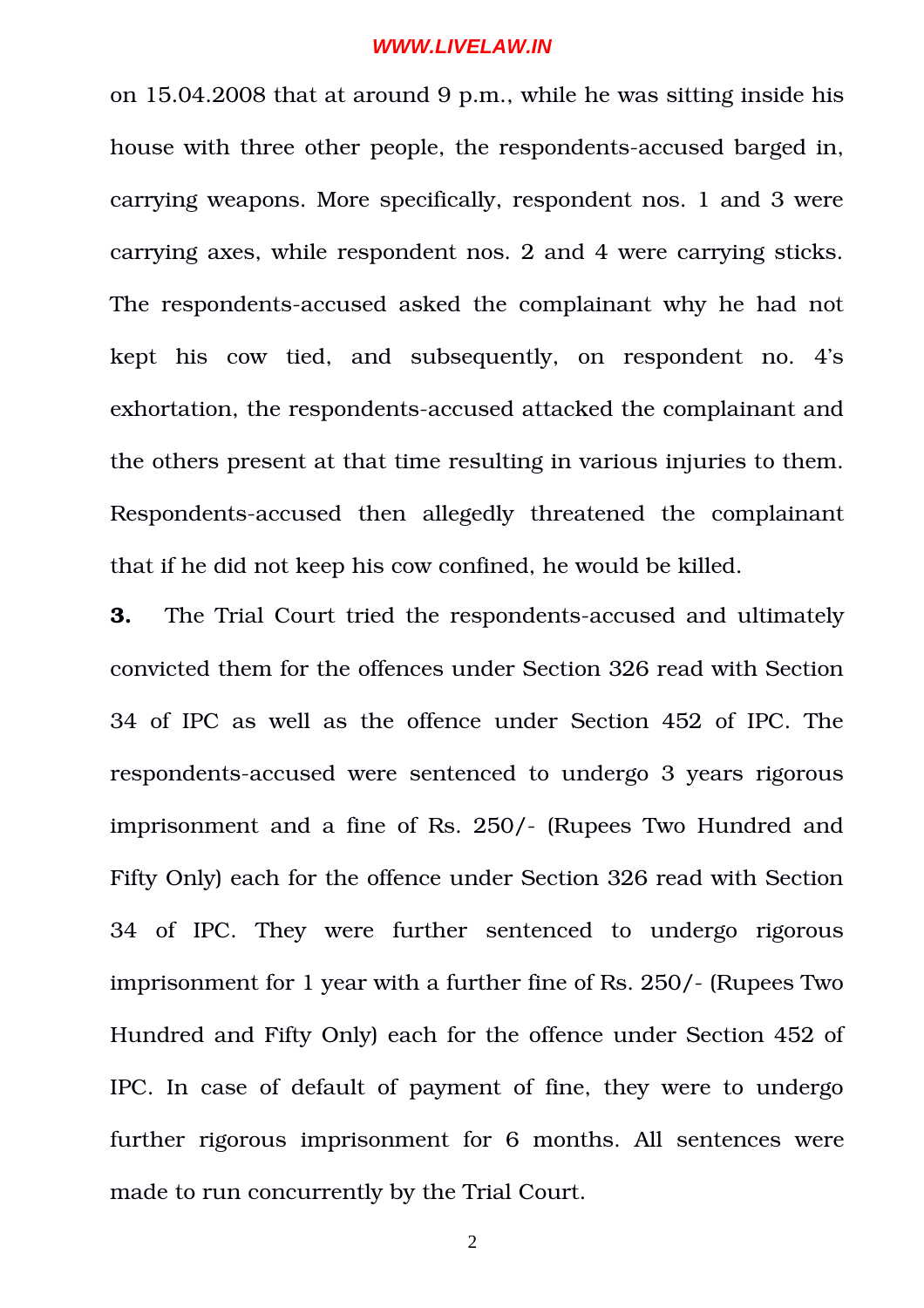**4.** Being aggrieved, the respondents-accused filed an appeal before the High Court, challenging only the quantum of sentence imposed on them by the Trial Court. *Vide* impugned order, the High Court partly allowed the appeal and reduced the sentence to the period of imprisonment already undergone by them, which was a period of 4 days, while enhancing the fine amount imposed upon them by Rs. 1500/- (Rupees One Thousand Five Hundred Only) each. The respondents-accused were directed to deposit the enhanced fine within a period of 30 days, failing which they were to undergo simple imprisonment for a period of 30 days.

**5.** Aggrieved by the impugned order, the State has filed the present appeal challenging the order of the High Court reducing the sentence awarded to the respondents-accused. The learned counsel for the appellant-State submitted that the High Court erred in not considering the gravity of the offence and the facts and circumstances of the case, particularly the fact that the respondents-accused had undergone imprisonment of only 4 days.

**6.** On the other hand, the learned counsel for the respondentsaccused submitted that the High Court has correctly appreciated the facts and circumstances of the case in passing the impugned order, and therefore, the same does not merit any interference from this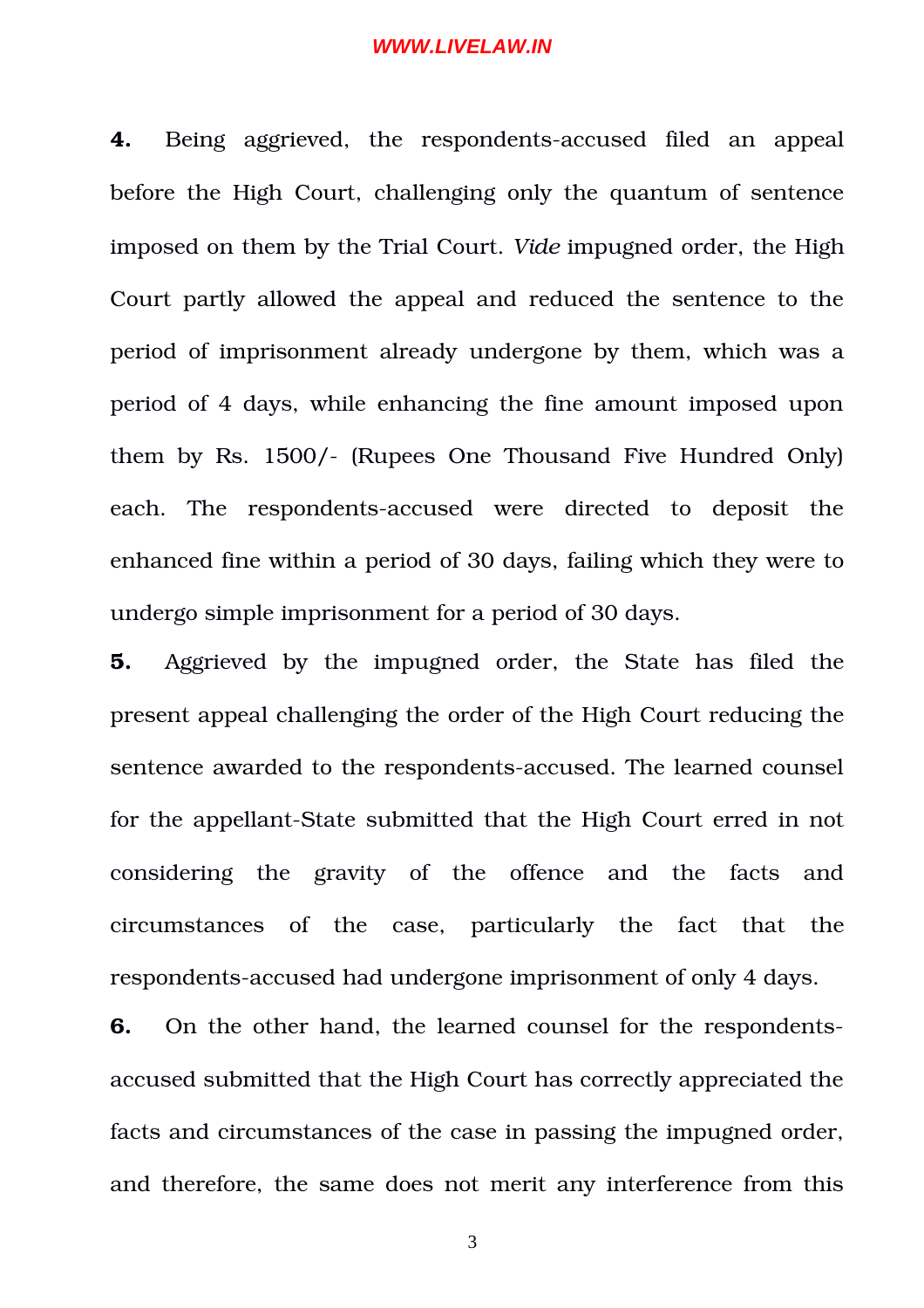Court.

**7.** Heard learned counsel for the parties.

**8.** At the outset, it is pertinent to note that the reasoning of the High Court, for passing the impugned order and partly allowing the appeals of the respondents-accused herein, is limited to one sentence. The High Court states in its order that looking to the nature of the offence, the fact that this is the first offence of the respondents and the period of sentence already undergone by them, it is passing the impugned order.

**9.** At this stage the observations of this Court in *Accused* '*X' v.*

**State of Maharashtra,** (2019) 7 SCC 1, in which two of us were

part of the Bench, with respect to sentencing in India are relevant here

> "**49.** Sentencing is appropriate allocation of criminal sanctions, which is mostly given by the judicial branch. [Nicola Padfield, Rod Morgan and Mike Maguire, "Out of Court, Out of Sight? Criminal Sanctions and No Judicial Decision-making", The *Oxford Handbook of Criminology* (5th Edn.).] This process occurring at the end of a trial still has a large impact on the efficacy of a criminal justice system. **It** is established that sentencing is a socio-legal **process, wherein a Judge finds an appropriate punishment for the accused considering factual circumstances and equities. In light of the fact that the legislature provided for discretion to the Judges to give punishment, it becomes important to exercise the same in a principled manner**. We need to appreciate that a strict fixed punishment approach in sentencing cannot be acceptable, as the Judge needs to have sufficient discretion as well.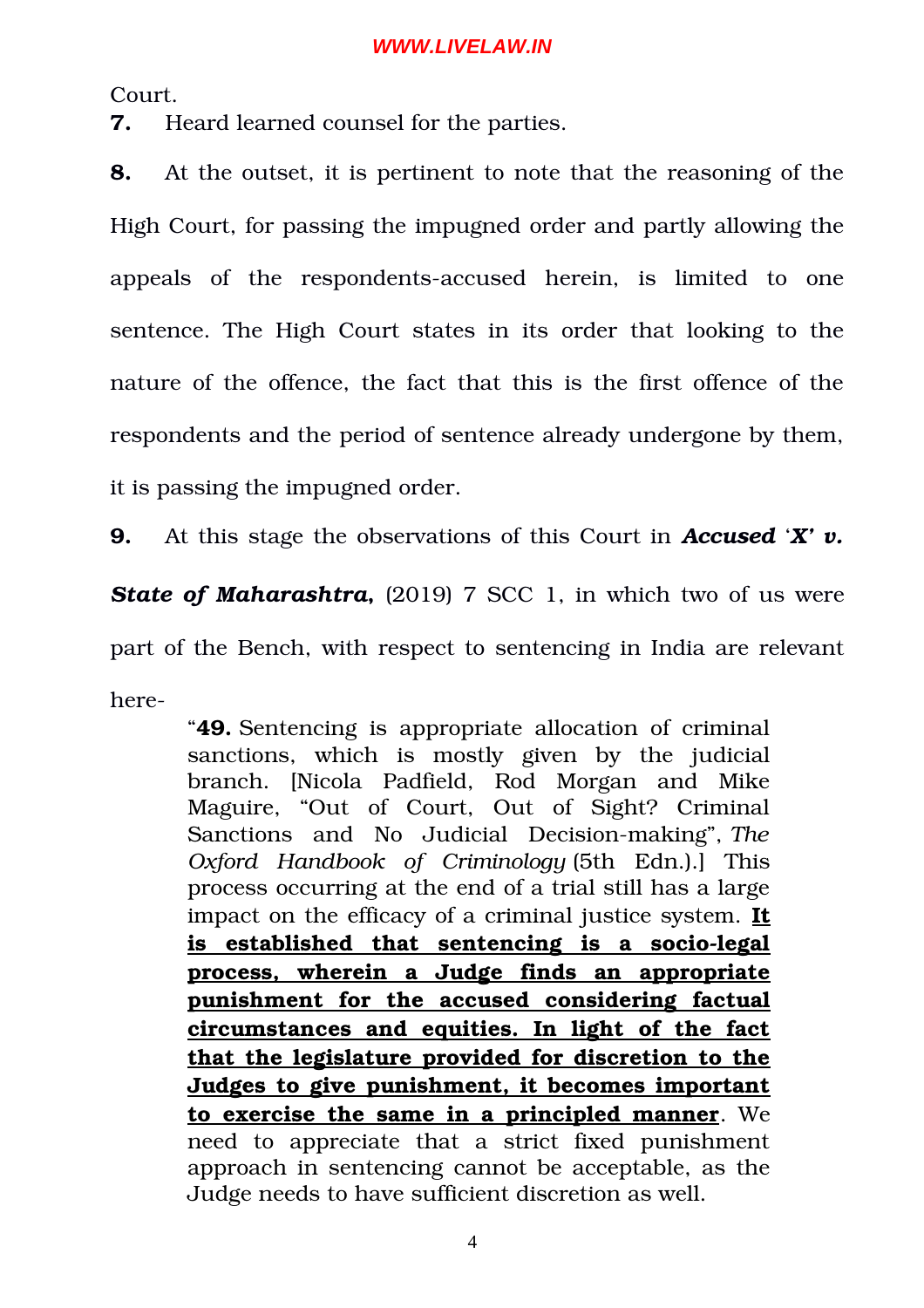**50.** Before analysing this case, we need to address the issue of the impact of reasoning in the sentencing process. The reasoning of the trial court acts as a link between the general level of sentence for the offence committed and to the facts and circumstances. The trial court is obligated to give reasons for the imposition of sentence, as firstly, **it is a fundamental principle of natural justice that the adjudicators must provide reasons for reaching the decision and secondly, the reasons assume more importance as the liberty of the accused is subject to the aforesaid reasoning**. Further, the appellate court is better enabled to assess the correctness of the quantum of punishment challenged, if the trial court has justified the same with reasons..."

## (*emphasis supplied*)

**10.** In the present case, it is clear that there is no detailed analysis of the facts of the case, the nature of the injuries caused, the weapons used, the number of victims, *etc*. given by the High Court in the impugned order. The High Court while sentencing the accused, has not taken into consideration the second charge proved against the respondents-accused herein, under Section 452 of IPC. Even the fact that the respondents-accused had only undergone sentence of 4 days at the time of passing of the impugned order, brings into question the High Court pointing to the same as a reason for reducing their sentence. As such, the order of the High Court merits interference by this Court.

**11.** We are of the opinion that a large number of cases are being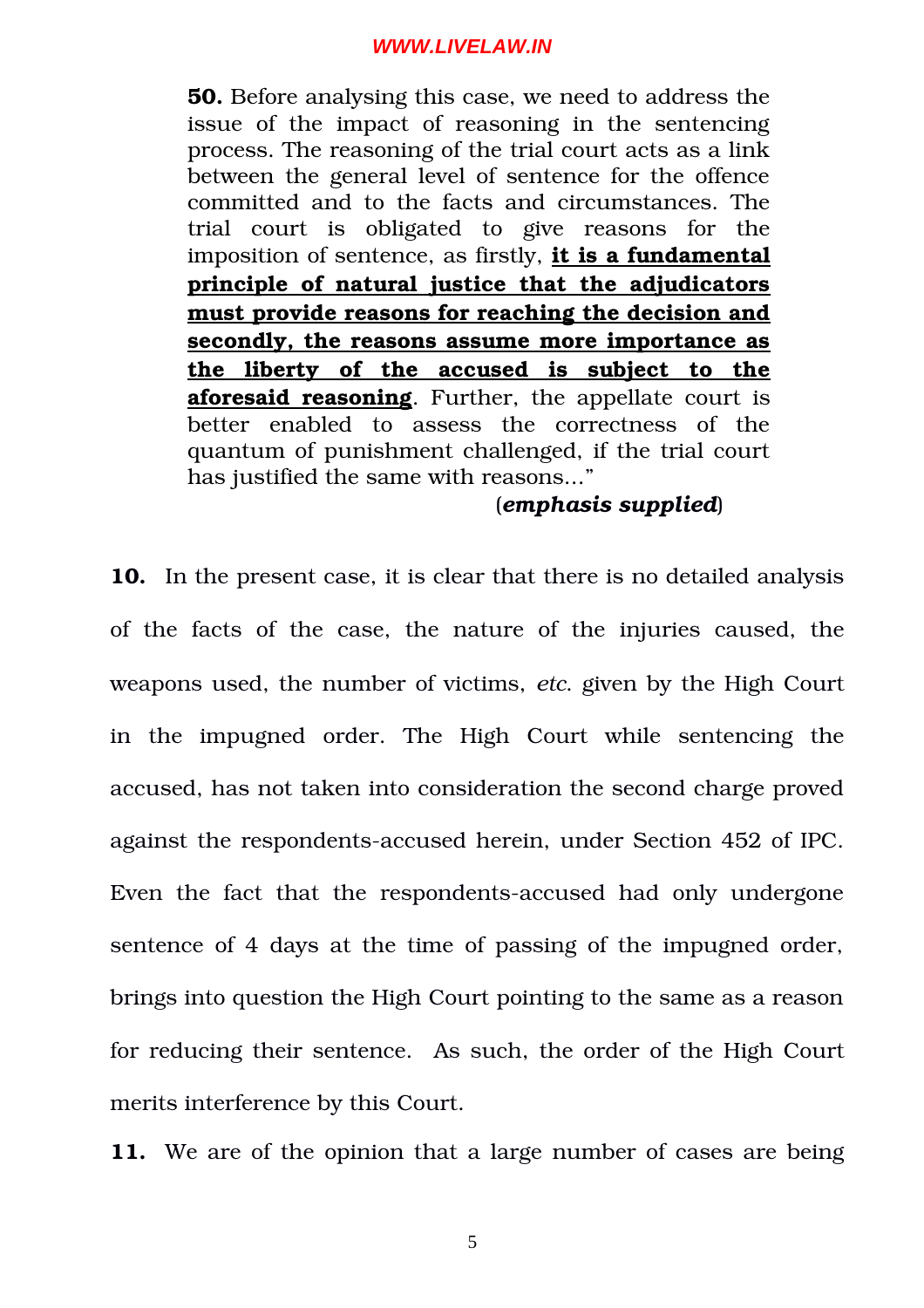filed before this Court, due to insufficient or wrong sentencing undertaken by the Courts below. We have time and again cautioned against the cavalier manner in which sentencing is dealt in certain cases. There is no gainsaying that the aspect of sentencing should not be taken for granted, as this part of Criminal Justice System has determinative impact on the society. In light of the same, we are of the opinion that we need to provide further clarity on the same.

**12.** Sentencing for crimes has to be analyzed on the touch stone of three tests viz., crime test, criminal test and comparative proportionality test. Crime test involves factors like extent of planning, choice of weapon, modus of crime, disposal modus (if any), role of the accused, anti-social or abhorrent character of the crime, state of victim. Criminal test involves assessment of factors such as age of the criminal, gender of the criminal, economic conditions or social background of the criminal, motivation for crime, availability of defense, state of mind, instigation by the deceased or any one from the deceased group, adequately represented in the trial, disagreement by a judge in the appeal process, repentance, possibility of reformation, prior criminal record (not to take pending cases) and any other relevant factor (not an exhaustive list).

13. Additionally, we may note that under the crime test, seriousness needs to be ascertained. The seriousness of the crime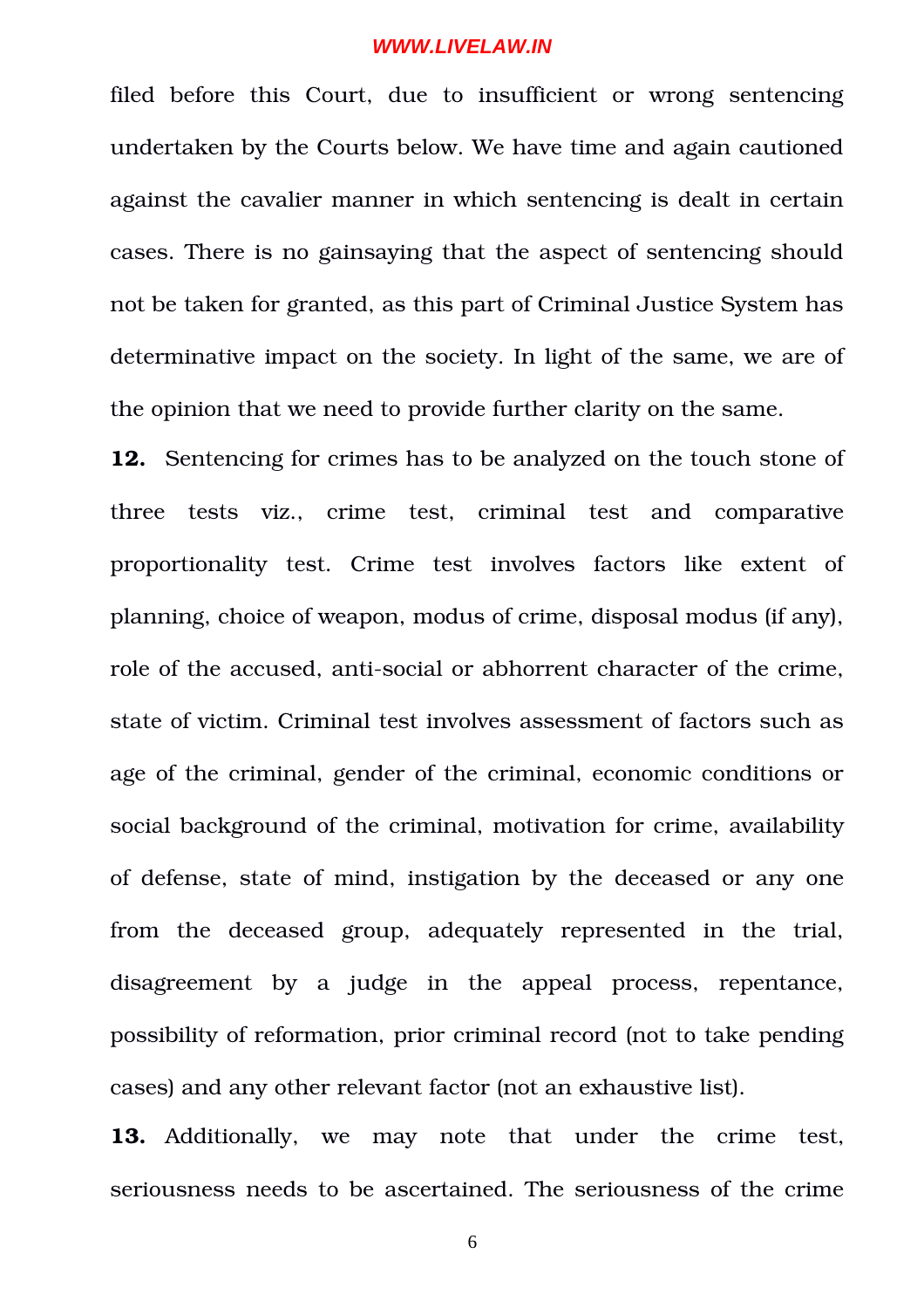may be ascertained by (i) bodily integrity of the victim; (ii) loss of material support or amenity; (iii) extent of humiliation; and (iv) privacy breach.

**14.** Coming to the appropriate sentence which is to be imposed on the respondents-accused in this case, the facts of this case need closer scrutiny. The respondents-accused entered the house of the complainant, attacked the others present with axes and with sticks. Four people, including the complainant, were injured. The injuries caused were incised wounds on the hands and backs of the victims, an incised wound next to the ear of one of the victims and bruising, *etc*. The respondents-accused were convicted for the offence under Section 326 read with Section 34 of IPC, which carries a maximum sentence of life imprisonment, or of imprisonment of a term which may extend to ten years, and fine. They were also convicted under Section 452 of IPC, which carries a maximum sentence of seven years along with fine.

**15.** The respondents-accused herein were males of age 33 years, 33 years, 28 years and 70 years respectively at the time of the incident. The main allegation as against the respondent nos. 1 and 3 is that they had used an axe to attack the victim. In this scuffle there is no dispute that some of the respondents-accused herein were also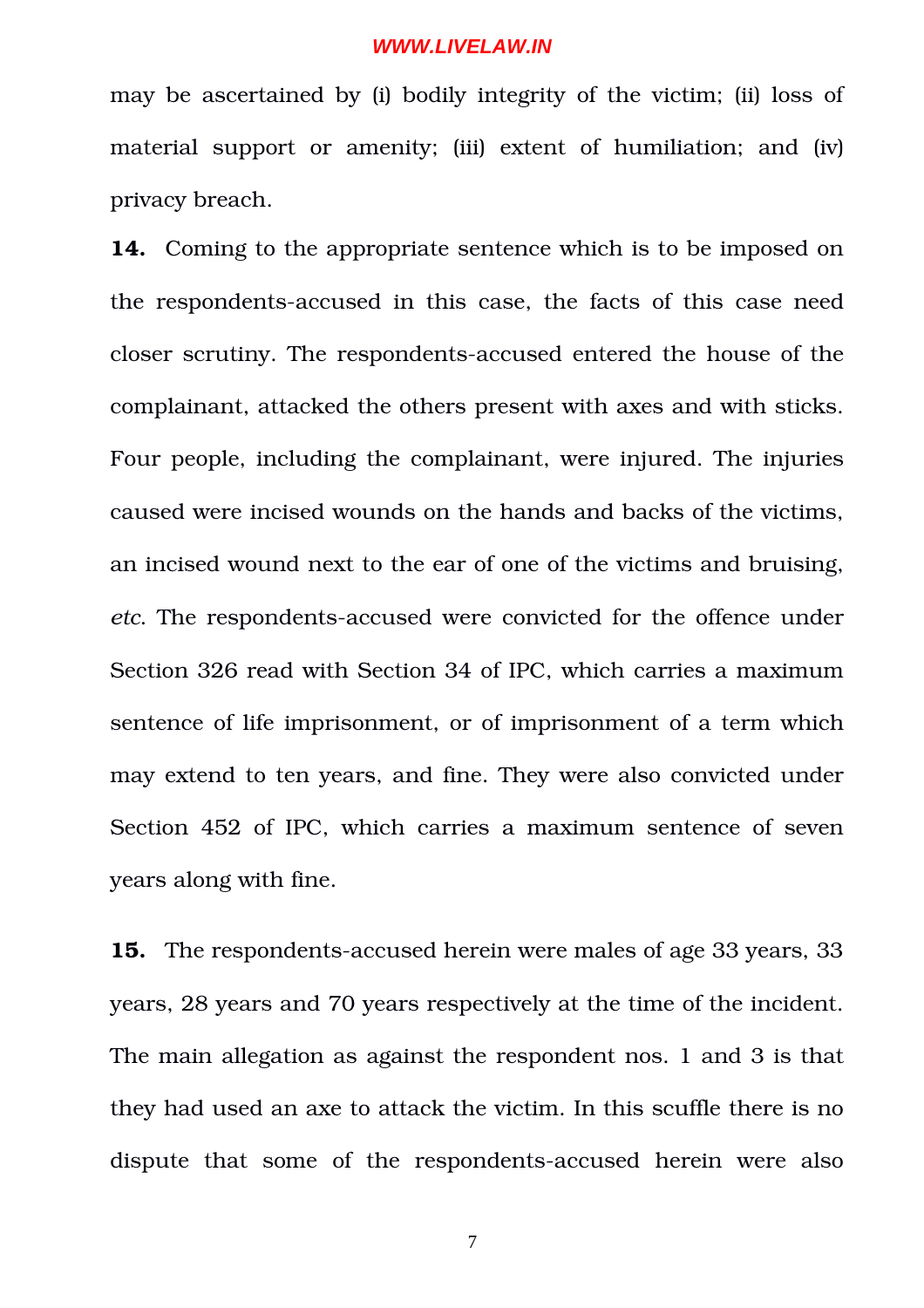injured profusely. Further the motivation seems to be that the cow belonging to the victims had entered the household of the accused and the respondent no. 1 with his co-accused are proved to be the aggressor herein. From the perusal of the record, the injuries on some of the victims are not specifically attributed. The respondent group was numerically matched with that of the victims and there were two respondents-accused within the group carrying lathis. The bodily integrity was compromised as a result of the injury caused, but there was no evidence led to indicate any permanent embellishments of any part. The scope of intrusion of privacy due to the assault is also minimal. There was no material destruction involved in the crime.

**16.** In this context, we need to note that the facts of the case highlighted above, however, need to be balanced with the fact that this was the first offence committed by the respondents-accused and that the motive, which is stated to be trivial. There is a requirement to treat the crime committed herein differently than other objectionable situations such as police atrocities etc. [*refer to* Yashwant v. State of Maharashtra, AIR 2018 SC 4067] Having regard to the fact that the occurrence of the crime is of the year 2008 and the respondents-accused have been, in a way, only ordered to undergo four days of jail term with a fine of Rs.  $1,500/$ -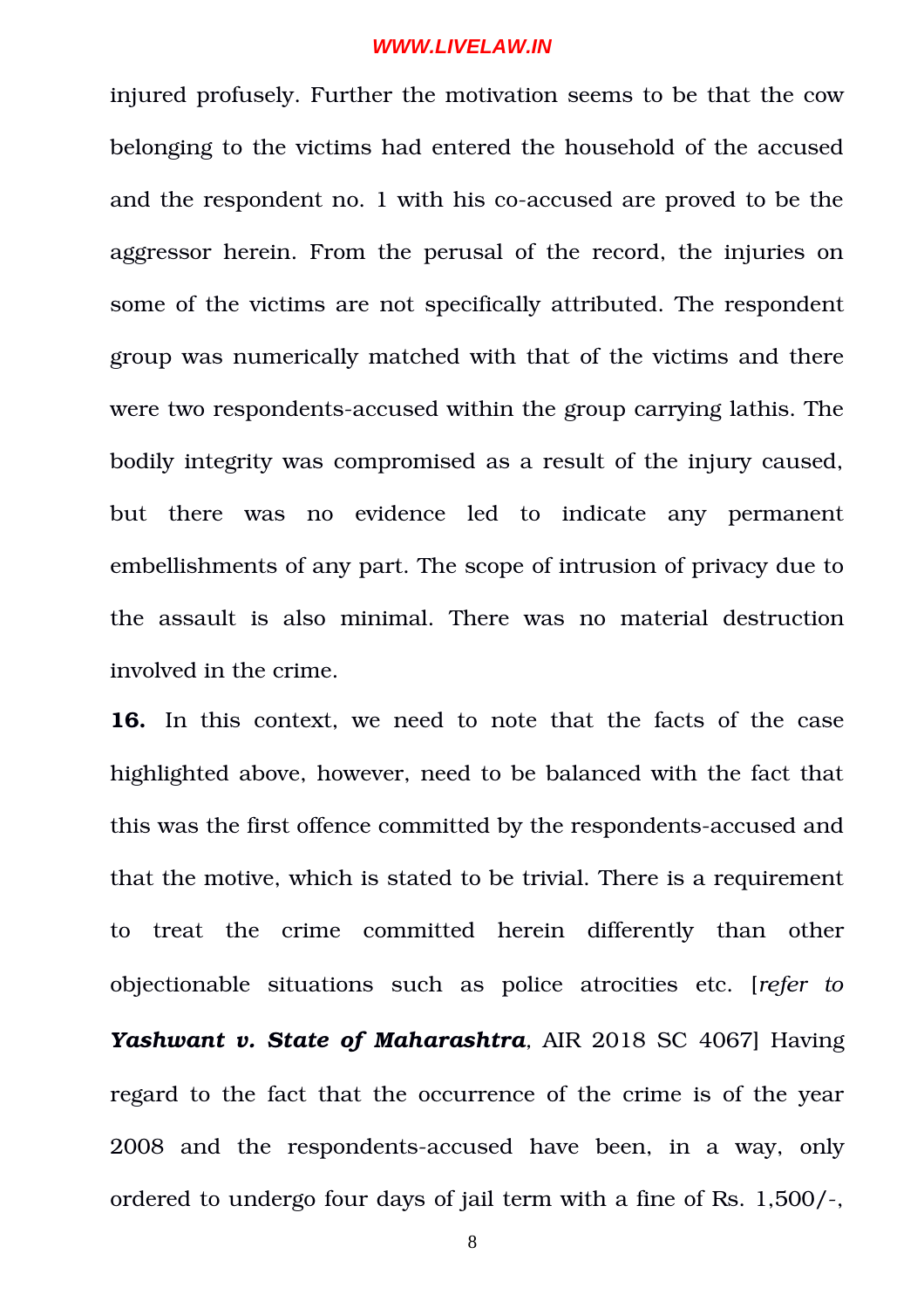we need to enhance the same to commensurate with the guilt of the respondents-accused.

**17.** Comparatively, having perused certain precedents of this Court, we are of the considered opinion and accordingly direct that for the commission of the offence under Section 326 of IPC read with Section 34 of IPC, the respondent nos. 1, 2 and 3 are sentenced to serve rigorous imprisonment for 3 months and to pay a fine of Rs. 75,000/- (Rupees Seventy-Five Thousand Only) each within a period of 1 month, on default of payment of which they are to suffer simple imprisonment for 3 months. For the offence under Section 452 of IPC, the respondent nos. 1, 2 and 3 are sentenced to serve rigorous imprisonment for  $3$  months and to pay a fine of Rs.  $25,000$ /-(Rupees Twenty-Five Thousand Only) each within a period of  $1$ month, on default of payment of which they are to suffer simple imprisonment for 3 months.

**18.** For the offence under Section 326 of IPC read with Section 34 of IPC, the respondent no. 4, who is presently aged around 80 years, is sentenced to serve rigorous imprisonment for 2 months and to pay a fine of Rs.50,000/- (Rupees Fifty Thousand Only) within a period of 1 month, on default of payment of which he is to suffer simple imprisonment for 1 month. For the offence under Section 452